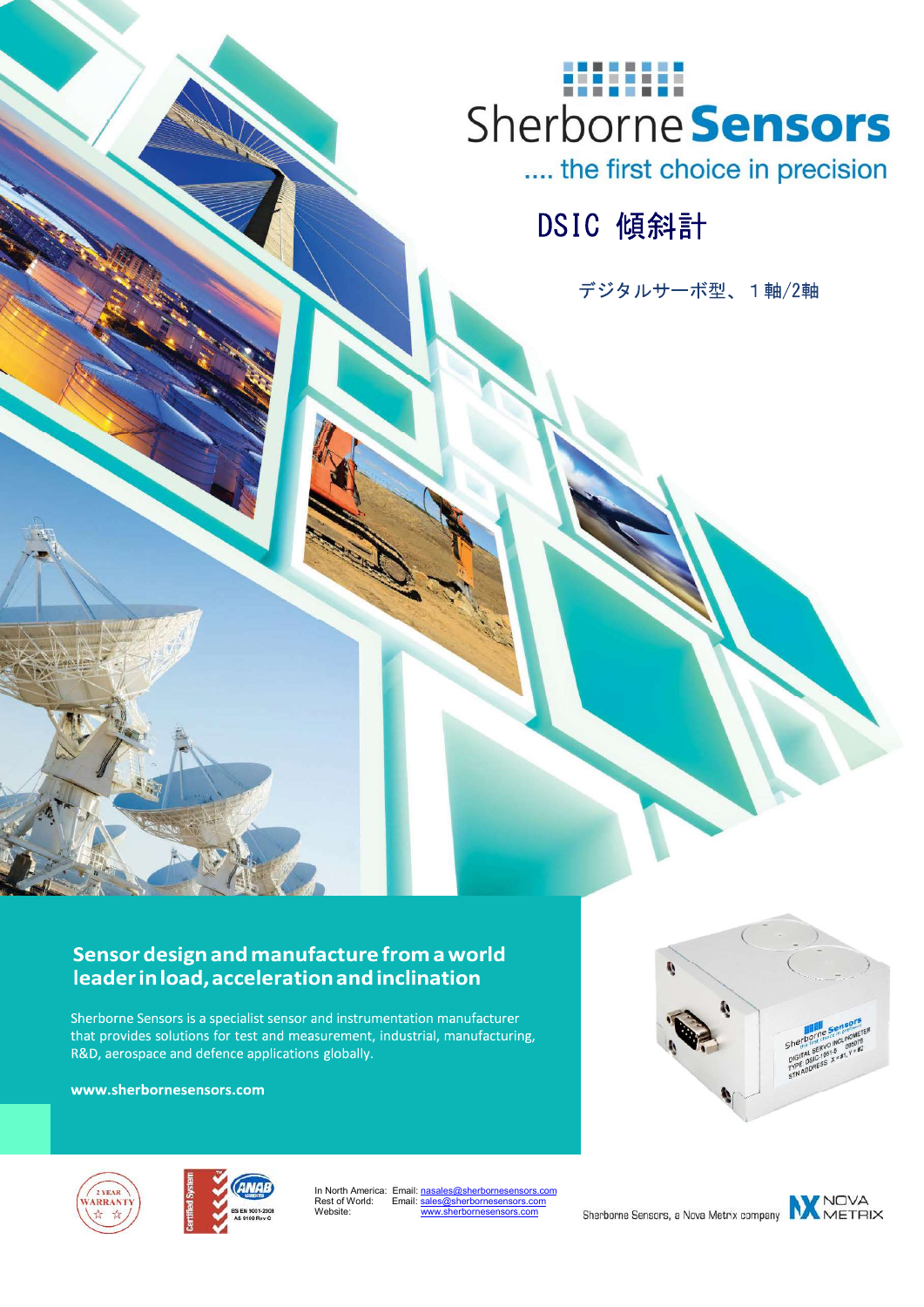DSICシリーズは、ヒステリシスがほぼゼロの傾斜計エレメントの出力を、内部プログラムにより温度変化·直線性 を補正して校正されており、出力は仕様内の温度·角度内で、常に真値から0.08°の誤差以内に保たれています。

機能<br>· RS485出力

- · 19ビットA/Dコンバータ搭載
- ・自動最適化フィルタ装備(高速応答・振動ノイズ排除)<br>・内蔵温度センサによる温度補正
- 
- ・通信ボーレート選択可能

適用アプリケーション<br>・火器位置制御

- 
- ・鉄道レール監視
- 天体望遠鏡等の角度制御
- 地質学調査/大型構造物監視
- 精密水平位置制御
- ・温度変化の大きい環境での計測

| 性能                    |                                                              |                                    |                                            |
|-----------------------|--------------------------------------------------------------|------------------------------------|--------------------------------------------|
| レンジ                   | $±5^\circ, ±15^\circ, ±60^\circ$                             |                                    |                                            |
| 分解能                   | $0.001^{\circ}$                                              |                                    |                                            |
| 確度                    | $0.08^\circ$                                                 |                                    | Note 1                                     |
| クロストーク                | 0.2%                                                         |                                    | of equivalent sensitive axis output        |
| 再現性                   | $0.008^\circ$                                                |                                    | Note 2                                     |
| 周波数応答                 | 20Hz maximum                                                 |                                    |                                            |
| 環境条件                  |                                                              |                                    |                                            |
| 温度補正範囲                | $-20^{\circ}$ C to $+70^{\circ}$ C                           |                                    |                                            |
| 動作環境温度                | $-40^{\circ}$ C to $+80^{\circ}$ C                           |                                    |                                            |
| 衝撃                    | 1,000g 0.5ms half sine                                       |                                    |                                            |
| 保護等級                  | <b>IP65</b>                                                  |                                    |                                            |
| <b>EMC</b>            |                                                              |                                    |                                            |
| エミッション                | EN 55022: 2006                                               |                                    |                                            |
| 感受性                   | EN 61000-4-3: 2002                                           |                                    | EN 61000-4-8: 1994                         |
|                       | EN 61000-4-4: 2004                                           |                                    | EN 61000-4-2: 1996                         |
| 出力                    |                                                              |                                    |                                            |
| 出力値                   | sine of angle                                                |                                    |                                            |
| 出力アップデート周期            | 1, 2, 5, 10, 20, 50, 60, or 100                              |                                    | readings per second (set to 10 by default) |
| 通信データ<br><b>RS485</b> | <b>ASCII</b>                                                 |                                    |                                            |
| ボーレート                 | 2400, 4800, 9600, 19k2, 38k4,<br>57k6, 76k8, 115k2, or 230k4 |                                    | bits per second (set to 115k2 by default)  |
| 電源                    |                                                              |                                    |                                            |
| 電源電圧                  | 9 to 18                                                      | 18 to 36                           | Volts                                      |
| 消費電流                  | 100 (single-axis)<br>140 (dual-axis)                         | 50 (single-axis)<br>70 (dual-axis) | mA (max.)                                  |
| その他                   |                                                              |                                    |                                            |
| 寸法<br>(L×W×H)         | $65 \times 65 \times 45$                                     |                                    | mm                                         |
| 重量                    | 400                                                          |                                    | $g$ (nom.)                                 |
| 注記                    |                                                              |                                    |                                            |

 $\vert * 1 \vert$ Acciracy (確度) は直線性・校正の不確かさ・温度係数(オフセットおよび感度)全ての要因を含んだ真 植からの誤差として規定されています。<br>※2 Repeatability(再現性)は、一定温度の下で50回の測定における最小・最大値で規定されています。





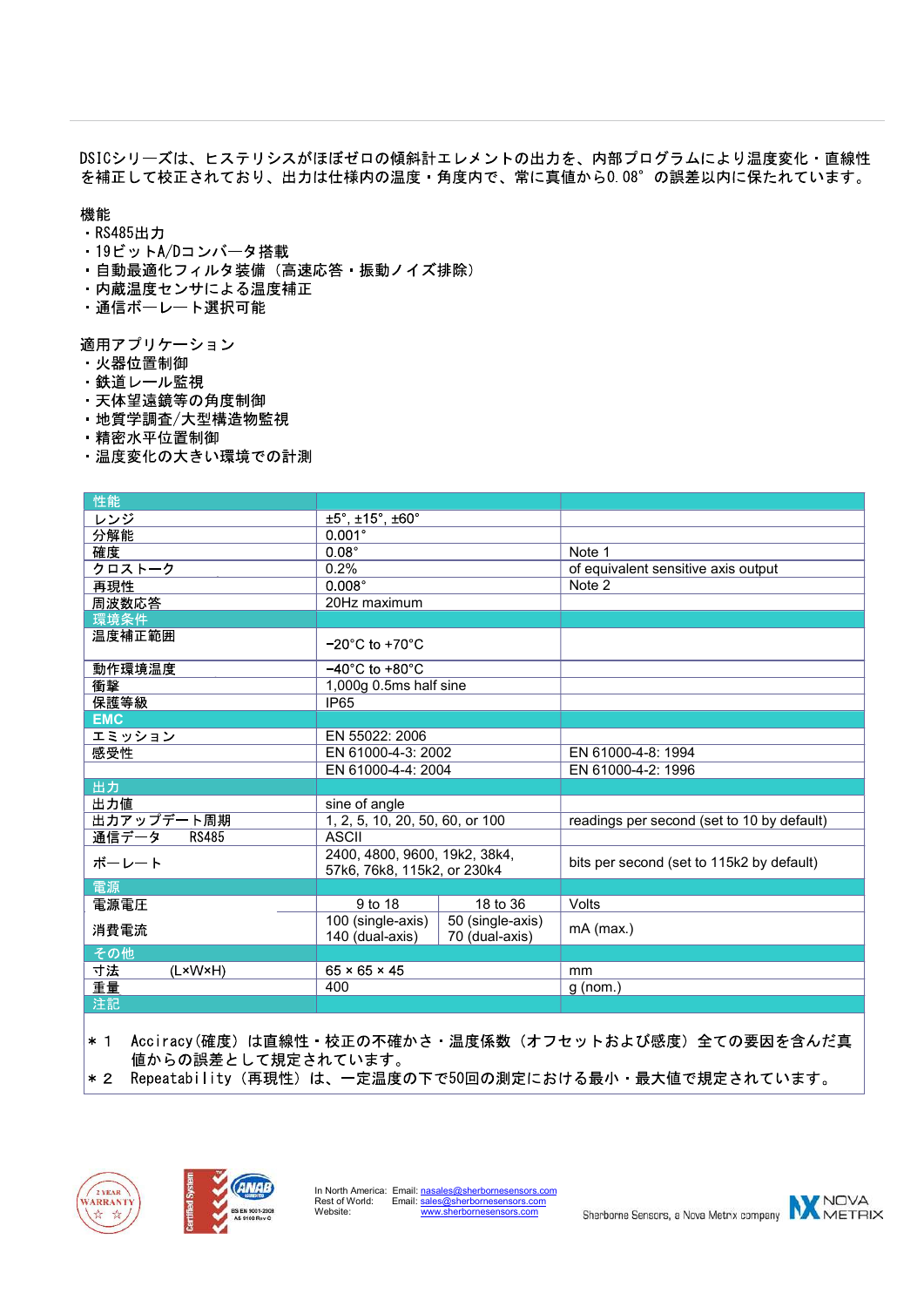









In North America: Email: nasales@sherbornesensors.com Rest of World: Email: sales@sherbornesensors.com Website: www.sherbornesensors.com